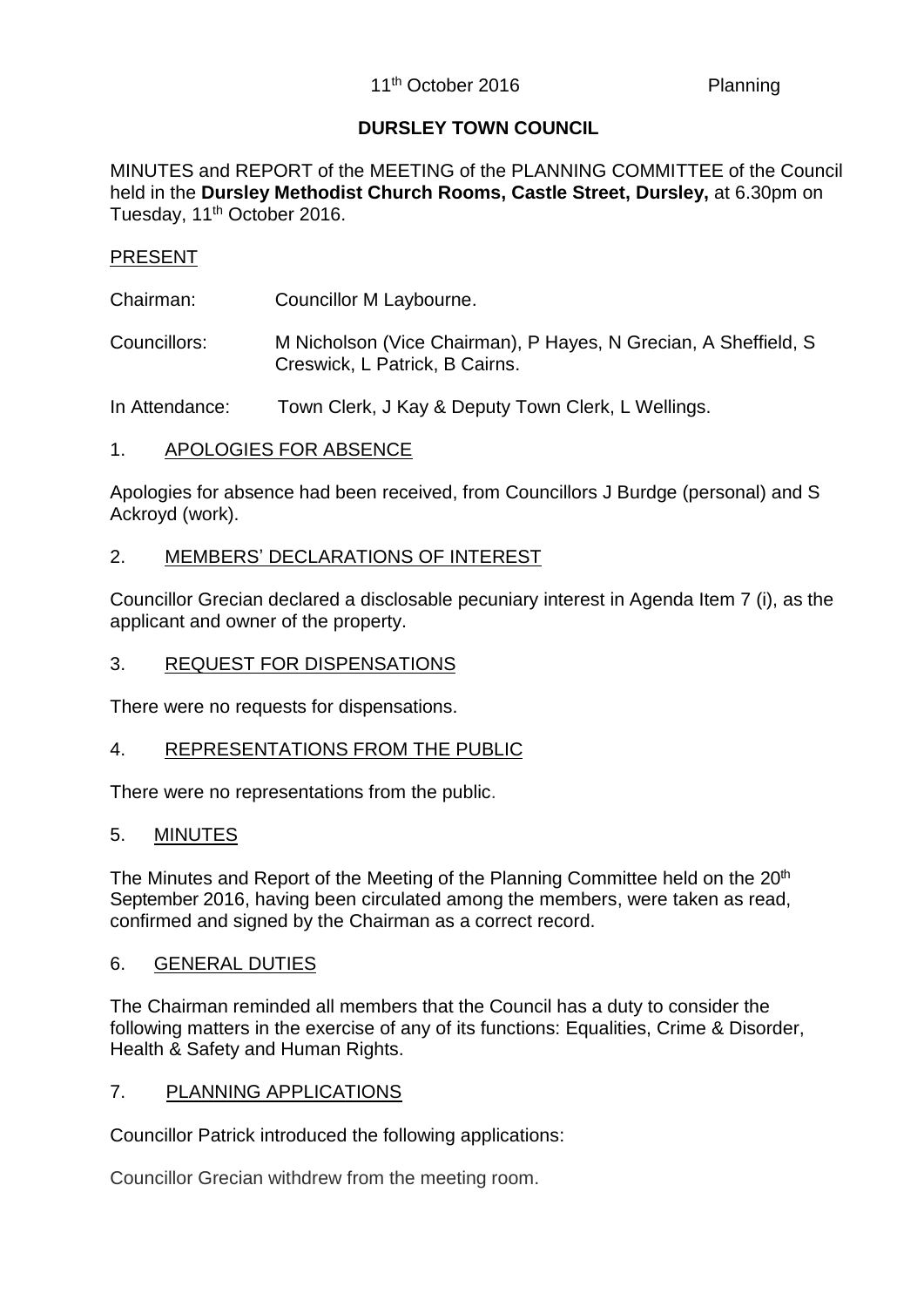i) **S.16/2103/HHOLD** 9 Ferney, Dursley, GL11 5AB Proposed conservatory.

**RESOLVED:** No observations.

Councillor Grecian re-joined the meeting.

ii) **S.16/2082/COU** Farm Buildings At Chestal Farm, Drake Lane Conversion of existing farm buildings to form 1 dwelling and 2 offices.

**RESOLVED:** Support. The proposed development restores traditional buildings back into full use for the future. The vehicular access and visibility splay for the site onto the highway (Drake Lane) should be reviewed by Highways. The sign 'Unsuitable for Heavy Goods Vehicles' (HGVs) is located on Drake Lane, just past the entrance, for vehicles travelling from Cam into Dursley as this is the last turning opportunity for HGVs misdirected by satnav or lost in this area.

iii) **S.16/1999/HHOLD** 38 Kingshill Road, Dursley, GL11 4EQ External staircase.

**RESOLVED:** No observations.

iv) **S.16/2128/FUL 22 Union Street, Dursley, GL11 4JT** Demolition of existing garage. Residential development and formation of new parking and turning areas. Resubmission S.16/1238/FUL.

**RESOLVED:** Do not object or support but wish to make comments. There is insufficient detail in relation to access and parking for Council to make a decision. Council has concerns about construction traffic, noise and disruption given the narrowness of the road and the site's close proximity to the junction.

# 8. CONSIDERATION OF LICENSING APPLICATIONS:

No applications were received at the time of the agenda.

- 9. PLANNING MATTERS IN GENERAL
- i) Notifications (incl. Discharge of conditions/certificates/permitted development):

**S.16/2023/DISCON** 54A Woodmancote Dursley, GL11 4AQ Discharge of condition 3 - Planning Ref: S.16/1641/LBC

ii) Notification of Planning Permissions:

**S.16/1212/HHOLD** 5 The Knapp, Dursley**.** Installation of Velux triple terrace to the rear of the roof (revised plans received 09/09/16).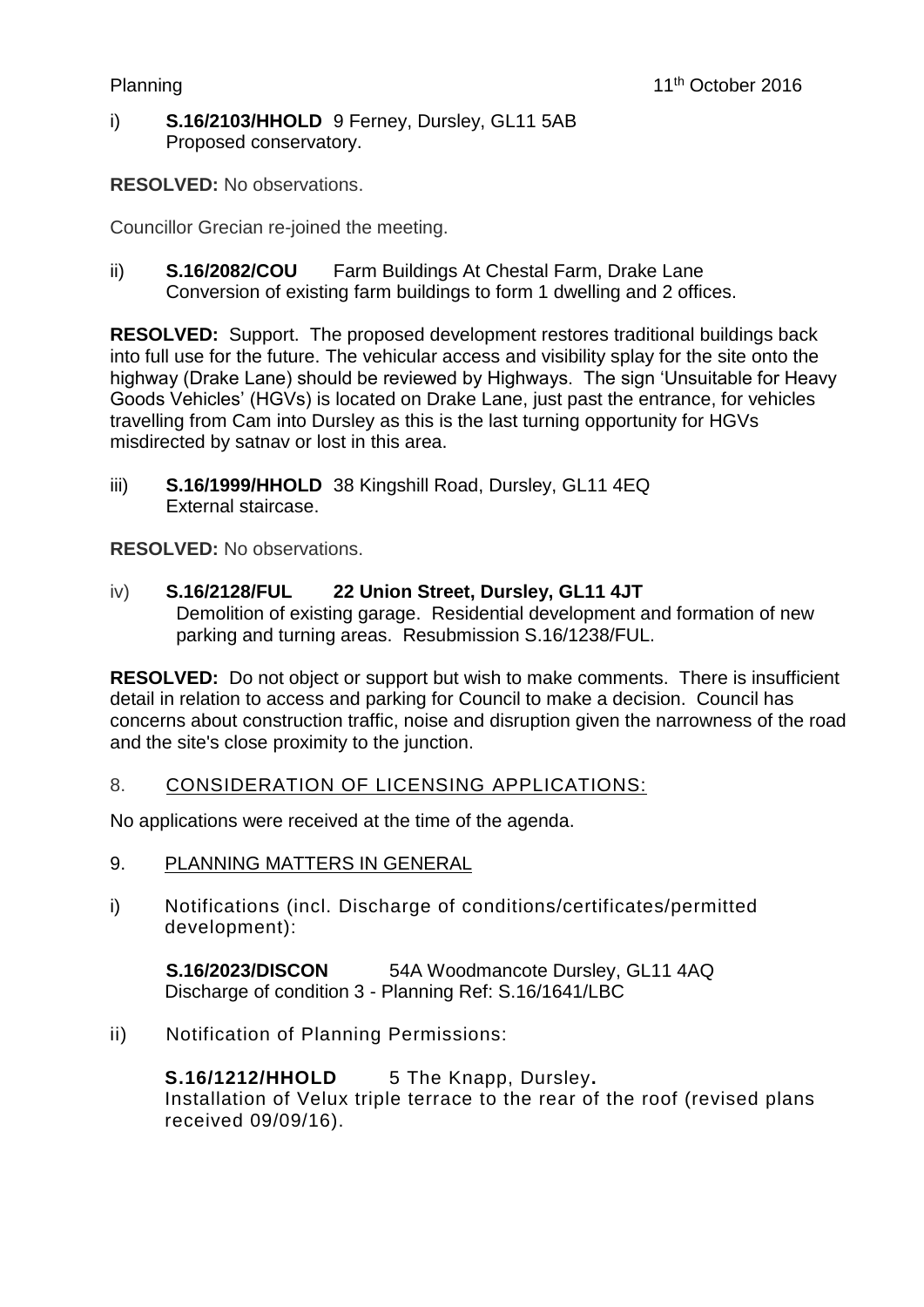**S.16/1884/TCA** Courtyard Health & Fitness Ltd, 12 Parsonage St. T1 Hazel - Raise low branches over parking to 4m from ground level. G1 Mixed Species - Cut back overhanging branches to boundary up to 2m above roof height. G2 Mixed Species - Raise low branches over gym to 2m above roof, 4m over side gym drive.

**S.14/1174/DISCON** Lister Petter, Long Street, Dursley. Discharge of condition 1 from planning permission S.13/2104/REM.

**S.16/1232/OUT** 18 Woodmancote, Dursley, Gloucestershire. Demolition of existing buildings and erection of ten dwellings

**S.16/1569/FUL** Land At The Rear Of 52A, Woodmancote, Dursley. Revised application for erection of dwelling (to include single storey timber clad extension and amendment to windows shape and position)

iii) Notification of Withdrawn Planning Applications:

None at the time of the agenda.

### 10. Proposed Traffic Signals - A4135 Kingshill Road/Dursley Road (Sandpits) Junction

It was noted that a public meeting was held at  $18:30$  on the  $27<sup>th</sup>$  September 2016 at the Community Centre to discuss the above proposal, meeting notes had been circulated.

Members considered working jointly with Cam Parish Council to obtain a traffic assessment of the junction. It was noted that Cam are looking at commissioning a larger assessment as part of their NDP work but the detail of this was not known and more information was required.

**RESOLVED:** It was agreed that the Town Clerk would seek an experienced, reputable, independent traffic consultant with a view to arranging an initial conversation so that Council could be advised on a possible way forward given the circumstances.

### 11. Future Dursley (Neighbourhood Development Plan (NDP))

It was noted that the next NDP Steering Group meeting would take place on 12<sup>th</sup> October 2016; site allocation visits were undertaken on 10<sup>th</sup> October 2016 with Place Studio and NDP representatives.

# 12. AREA PLANS AND CONSULTATIONS

Members considered Section 3.3 of the 2017/18 Local Government Finance Settlement – Technical Consultation Paper on the proposal to cap councils in 2017/18 who have an expenditure budget over £500,000 and a precept of over £75. (Deadline: 28/10/16)

**IT WAS RESOLVED** that the Deputy Town Clerk and Councillor Creswick would draft a suitable response to the consultation on behalf of Council; the concerns